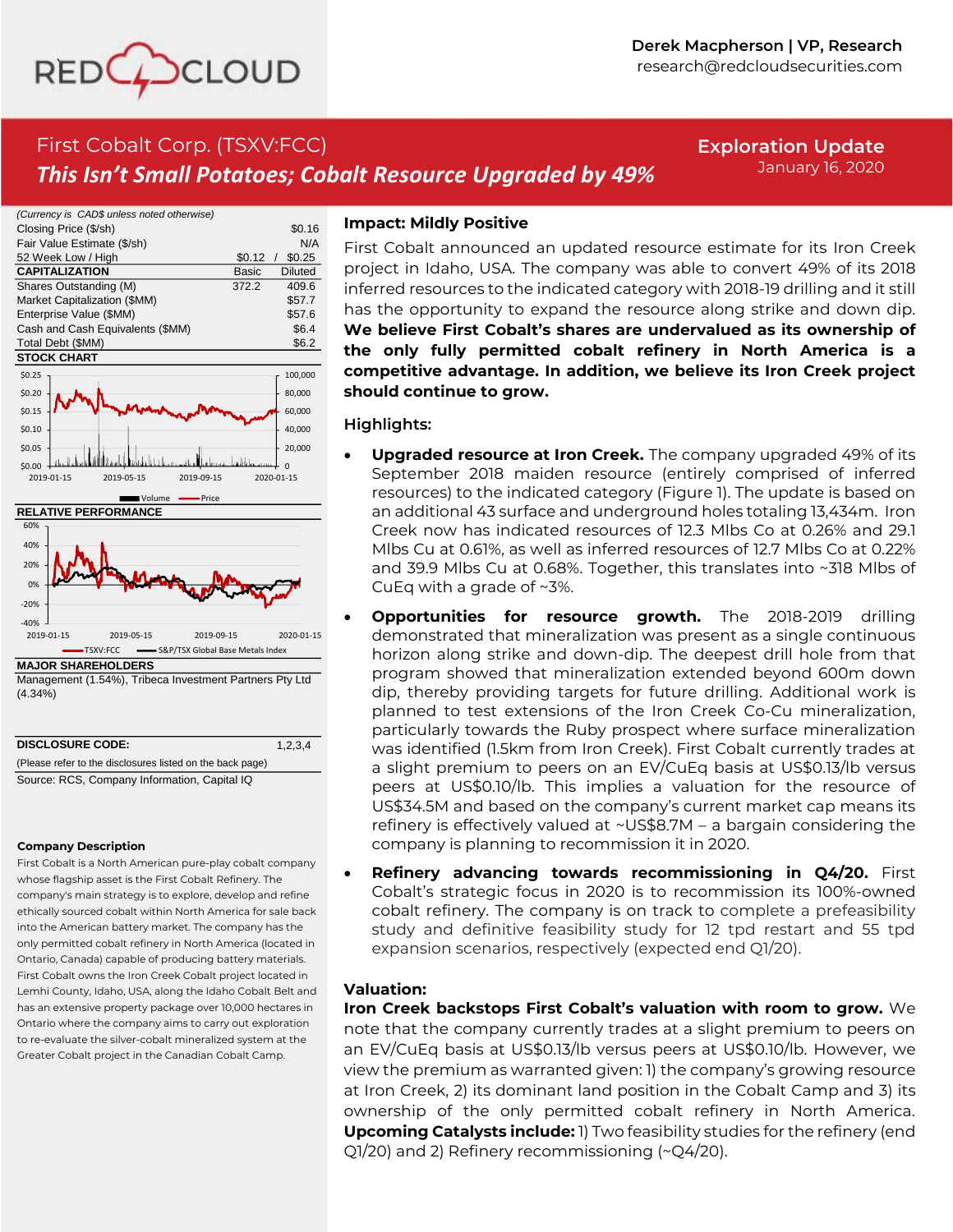

## **Geology:**

The Iron Creek project is located at the southeast end of the Idaho cobalt belt and is comprised of northwest-southeast striking, moderately to steeply north-northeast-dipping metasedimentary rocks that form a graben bounded by normal faults that displace overlying volcanic units in the central and western portion of the property. The property contains a sediment-hosted, syn-depositional, zoned copper and cobalt deposit that may have undergone some remobilization of metals during metamorphism. Some of the higher-grade mineralization preferentially occurs in strongly, ductily sheared rock, while the majority is disseminated to massive and parallel to bedding. At Iron Creek, four zones of stratiform cobalt and copper mineralization are mainly associated with the occurrence of quartzite layers interbedded with siltstone. The mineralization occurs as lenses and pods of pyrite, the dominant phase hosting cobalt. Chalcopyrite is the only copper mineral phase and is both disseminated and occurs as stringers that cut pyrite mineralization. Along with pyrite and chalcopyrite, pyrrhotite and magnetite are the other constituents of the dominant mineral assemblage at Iron Creek with much lesser quantities of native copper and arsenopyrite locally. Highergrade cobalt-copper mineralization occurs within an east-west trending zone along two horizons, the No Name and Waite zones, both of which remain open at depth and along strike.

#### **Figure 1: Updated Resource Estimate for Iron Creek in Plan View**



Source: Company Reports